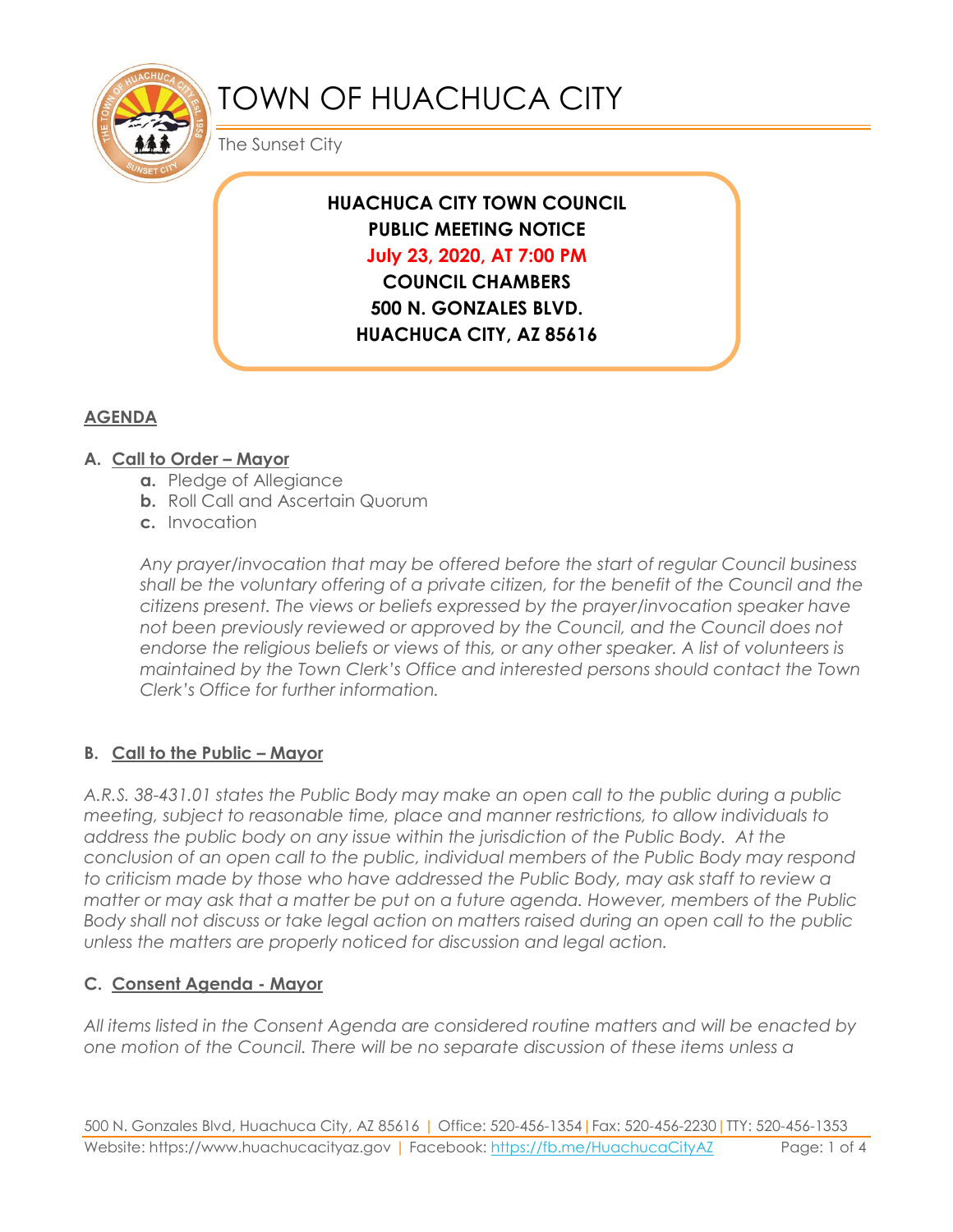*Member of the Town Council requests that an item or items be removed for discussion. Council Members may ask questions without removal of the item from the Consent Agenda. Items removed from the Consent Agenda are considered in their normal sequence as listed on the agenda, unless called out of sequence.*

- **C.1**. Consider approval of the minutes of the Council work meeting held on July 02, 2020.
- **C.2** Consider approval of the minutes of the Council meeting held on July 09, 2020.
- **C.3** Consider approval of the executive session minutes from the Council meeting held on July 09, 2020.
- **C.4** Consider approval of the minutes of the Council special meeting held on July 09, 2020.
- **C.5** Consider approval of the Payment Approval Report in the amount of \$ 61,312.94.
- **C.6** Consider approval of the disposal of 10 Nooks w/chargers and 8 Sony e-readers through Public Surplus.

#### **D.** Unfinished Business before the Council - Mayor

*Public comment will be taken at the beginning of each agenda item, after the subject has been announced by the Mayor and explained by staff. Any citizen, who wishes, may speak one time for five minutes on each agenda item before or after Council discussion. Questions from Council Members, however, may be directed to staff or a member of the public through the Mayor at any time.*

#### **E. Manager and/or Director reports**

- **E.1 Discussion [Director Howe]: Department Annual Report-** Director Howe will present his annual report on the Landfill.
- **E.2 Discussion [Director Harvey]: Department Annual Report-** Department Director Harvey will present her annual report on the Library and Community Outreach Programs.
- **E.3 Discussion [Chief Thies]: Department Annual Report** Chief Thies will present his annual report on the Police Department.
- **E.4 Discussion [Director Halterman]: Department Annual Report-** Director Halterman will present his annual report on Public Works.

#### **F. New Business Before Council - Mayor**

*Public comment will be taken at the beginning of each agenda item, after the subject has been announced by the Mayor and explained by staff. Any citizen, who wishes, may speak one time for five minutes on each agenda item before or after Council discussion. Questions*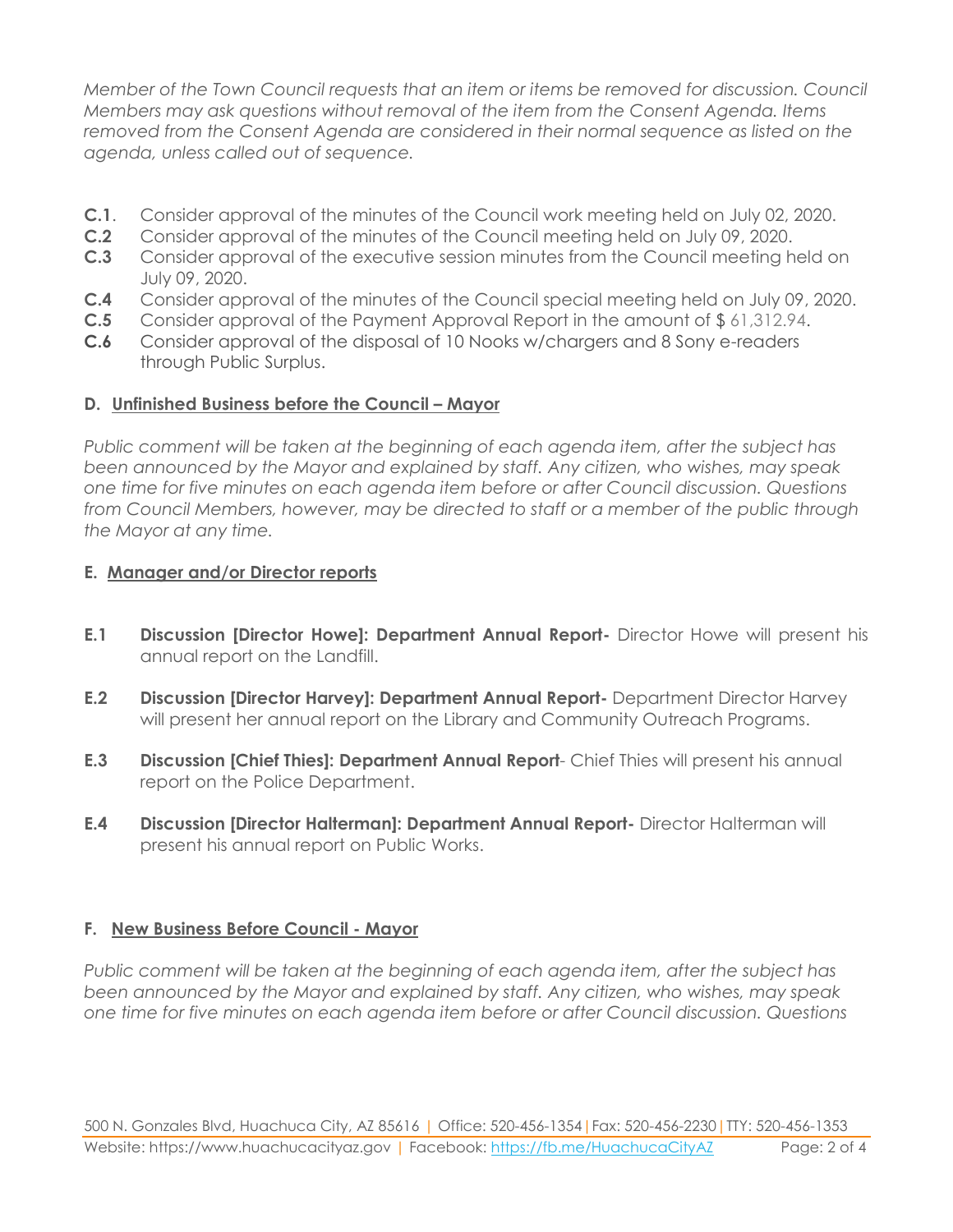*from Council Members, however, may be directed to staff or a member of the public through the Mayor at any time.* 

- **F.1 Discussion and/or Action [Dr. Jim Johnson]:** Approval of a Conditional Use Permit Application (CUP2020-1). Applicant, Properties Plus, proposes the use of repairing of utility terrain vehicles and automobiles at their property located at 332 N. Huachuca Blvd. (Tax Parcel #106-51-093).
- **F.2 Discussion and/or Action [Spencer Forsberg]:** July 2020 Town Finance report.
- **F.3 Discussion and/or Action [Mayor Wallace]: Landfill Expansion Permit-** Mayor Wallace will discuss any next steps/actions to be taken to move forward with the Landfill Expansion Permit process.
- **F.4 Discussion and/or Action [Town Attorney]: Opioid Litigation Update / Purdue Pharma Bankruptcy Claim Process [Case No. 19-23649 (RDD) (Bankr. S.D.N.Y.)] -** The Town Attorney will provide an update on the status of this matter and will seek the Council's authorization to join with other municipalities in the country to assert consolidated claims in the bankruptcy case against Purdue Pharma. If deemed necessary by the Council, the Council might vote to convene in executive [closed] session for legal advice and consultation, pursuant to A.R.S. 38-431.03 (A)(3) & (4). Any final action on this item will take place in public (open) session.
- **F.5 Discussion only [Mayor Wallace]:** Update on the Town's Insurance Services Office "ISO" fire protection rating.
- **F.6 Discussion and/or Action [Mayor Wallace]: Executive Session-** The Council might vote to convene in executive [closed] session for employment matters, pursuant to A.R.S. 38- 431.03 (A)(1), to discuss the employment and resignation of Town Manager, Phillip Cushman. Any final action on this item will take place in public [open] session.
- **F.7 Discussion and/or Action [Mayor Wallace]: Appointment of an interim Town Clerk.**  Pursuant to A.R.S. 9-237, the Town Council is required to appoint someone to serve as Town Clerk,
- **G. Items to be placed on future agendas**
- **H. Reports of Current Events by Council**
- **I. Adjournment**

Posted at 5:00 PM on July 20, 2020, at the following locations: